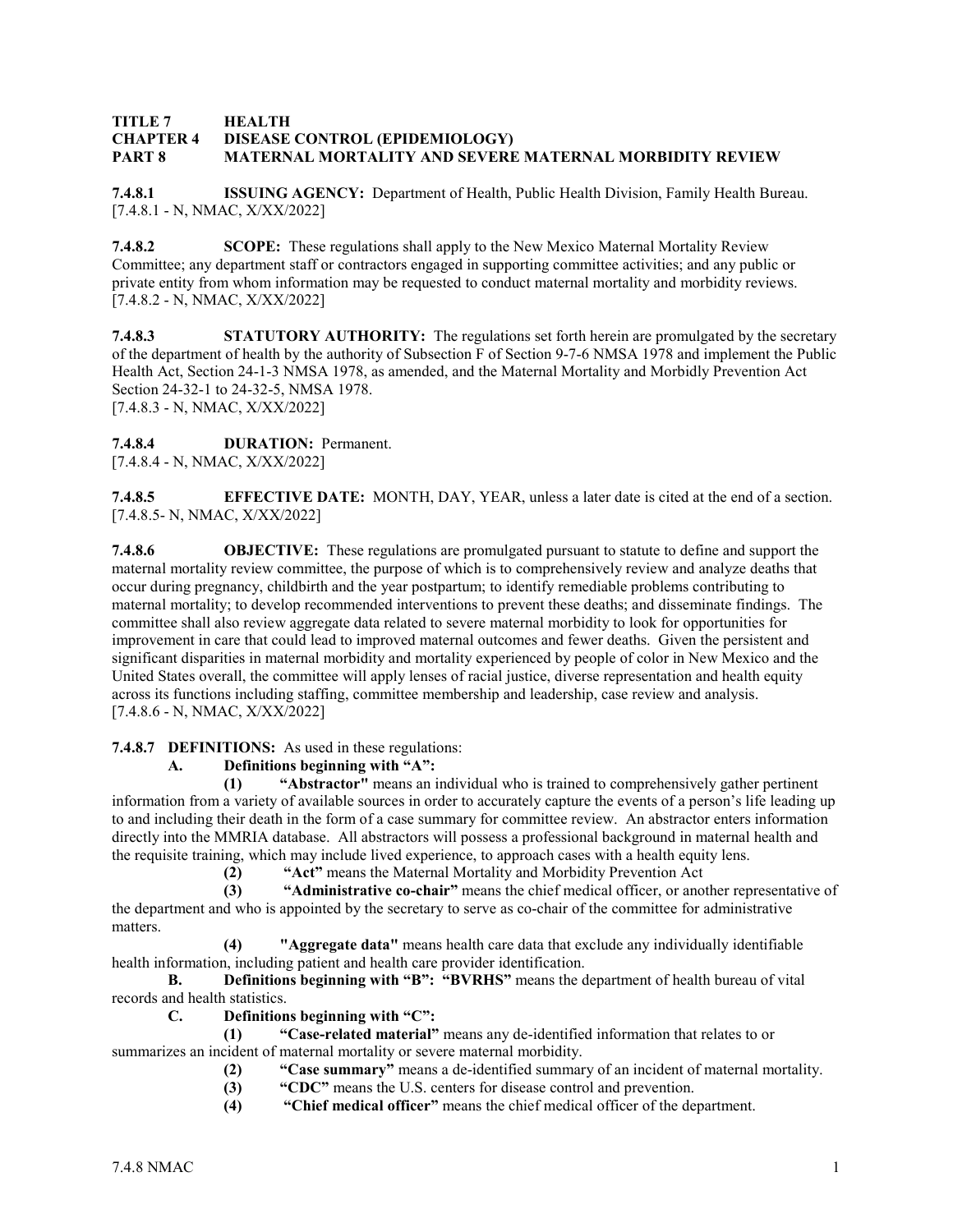**(5) "Clinical co-chair"** means a committee member with maternal child health clinical or paraprofessional training nominated by the committee. and approved by the department to serve in this position. **(6) "Committee"** means the maternal mortality review committee.

**(7) "Committee member"** means a person who has been appointed to sit as a member of the committee and who participates in committee business and votes on committee matters.

**(8) "Contributing factors"** are the circumstances, events, exposures, procedures, or products identified by the committee as having contributed to an incident or group of incidents resulting in maternal mortality or severe maternal morbidity which may include systemic racism or inequities.

**(9) "Coordinator"** means the operational staff member designated by the department to manage the day-to-day operations of the committee.

**(10) "Critical income"** means income lost as a result of uncompensated work time used to attend a committee meeting.

## **D. Definitions beginning with "D":**

**(1) "Data set"** means a collection of de-identified information collected or created by or under the direction of DOH epidemiologists.

**(2) "De-identified data"** means information that has been purged of all personally identifying information including, but not limited to, names; any geographic subdivision smaller than a state including street address, city, county, precinct, zip code, and their equivalent geocodes; all elements of dates except the year of an incident, including birth date, admission dates, discharge dates, and dates of death; telephone numbers, fax numbers electronic mail addresses; social security numbers; health plan beneficiary numbers; certificate and license numbers; vehicle identifiers and serial numbers, including license plate numbers; device identifiers and serial numbers; web universal resource locators (URLs); internet protocol address numbers; biometric identifiers, including finger and voice prints; full face photographic images and any comparable images; and any other unique identifying number characteristic, or code.

**(3) "Department"** or **"DOH"** means the New Mexico department of health.

**(4) "DOH epidemiologist"** means the operational staff responsible for creating, interpreting, and analyzing data sets and for supporting committee efforts to develop and disseminate data-driven recommendations.

**E. Definitions beginning with "E": "Executive committee"** means a subcommittee of the committee consisting of the co-chairs and additional committee members that provides leadership and guidance to the committee and operational staff to effectuate the objective of the committee.

- **F. Definitions beginning with "F": [RESERVED]**
- **G. Definitions beginning with "G": [RESERVED]**
- **H. Definitions beginning with "H":**

**(1) "Health care provider"** means an individual licensed, certified or otherwise authorized to provide health care services in the ordinary course of business in the state; or a health facility that the department licenses.

- database.
- **(2) "HIDD database"** means the hospital inpatient discharge database or state inpatient

**I. Definitions beginning with "I":**

**(1) "IAD"** means: Indian affairs department of the state.

**(2) "Identifiable information"** means any information that may be used to determine the identity of an individual directly or indirectly involved in an incident of maternal mortality or severe maternal morbidity.

- **J. Definitions beginning with "J": [RESERVED]**<br>**K. Definitions beginning with "K": [RESERVED]**
- Definitions beginning with "K": [RESERVED]
- **L. Definitions beginning with "L":**

**(1) "Law enforcement agency"** means a law enforcement agency of the state, an Indian nation, tribe or pueblo or a political subdivision of the state.

**(2) "Lead abstractor"** means the clinical co-chair or operational staff member designated to coordinate the activities of any operational staff engaged as abstractors. This person also prepares case summaries for committee review and enters committee decisions into the MMRIA database.

**M. Definitions beginning with "M":**

**(1) "Maternal mortality"** means the death of a pregnant person or a birthing person within one year postpartum;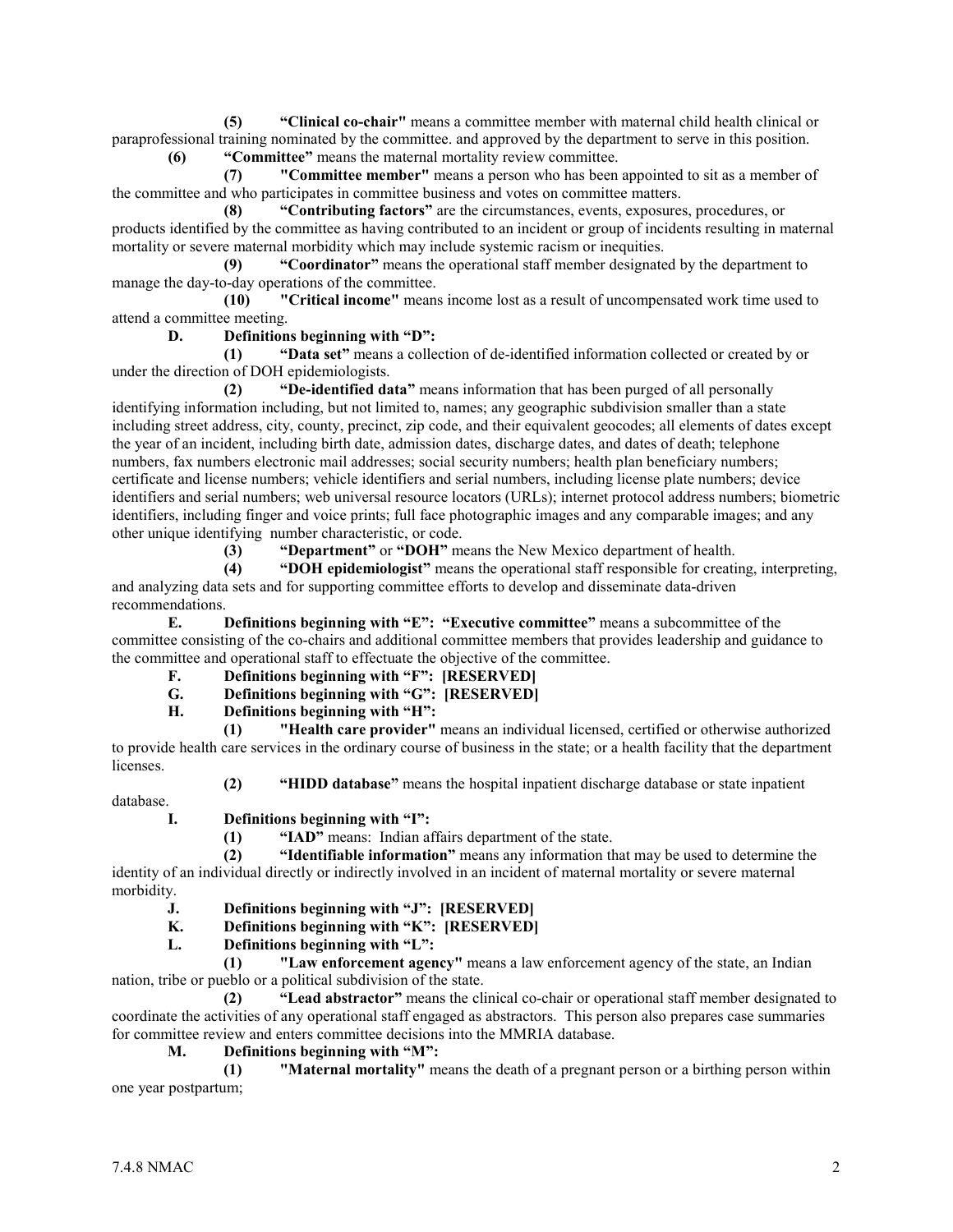**(2) "Maternal mortality review"** or **"MMR"** means the review of all reported deaths of individuals who die of any cause during pregnancy or within one year of the end of pregnancy.

**(3) "Medical record"** means the written or graphic documentation, sound recording or electronic record relating to medical, behavioral health and health care services that a patient receives from a health care provider or under the direction of a physician or another licensed health care provider. "Medical record" includes diagnostic documentation, including an x-ray, electrocardiogram, and electroencephalogram; other test results; data entered into a prescription drug monitoring program; and an autopsy report.

**(4) "MMRIA"** means the CDC maternal mortality review information application or any successor application.

**N. Definitions beginning with "N": [RESERVED]**

- **O. Definitions beginning with "O":**
	- **(1) "OAAA"** means the office of African American affairs of the state.

**(2) "OMI"** means the office of the medical investigator.

**(3) "Operational staff"** means staff or contractors of the department assigned or contracted to support the work of the committee or its executive committee.

## **P. Definitions beginning with "P":**

**(1) "PHD"** means the public health division of the department.

**(2) "Pregnancy-related death"** means a death during or within one year of pregnancy, from a pregnancy complication, a chain of events initiated by pregnancy, or the aggravation of an unrelated condition by the physiologic effects of pregnancy. If the definition is updated by the CDC, that definition shall be the applicable definition for these rules.

**Q. Definitions beginning with "Q": "Qualified invited guest"** means a person approved by the cochairs and invited by the committee to attend a committee meeting to provide technical expertise to the committee, to enhance training in maternal health, to provide insight on maternal mortality or severe maternal morbidity review in other jurisdictions or to provide operational support to the committee.

**R. Definitions beginning with "R" : [RESERVED]**

- **S. Definitions beginning with "S":**
	- **(1) "Secretary"** means the secretary of the department of health or designee.

**(2) "Severe maternal morbidity"** means unexpected outcomes of labor and delivery that result in significant short- or long-term consequences to a person's health as identified by hospitalizations using administrative hospital discharge data and the world health organization's international classification of diseases diagnosis and procedure codes.

**T. Definitions beginning with "T": "Trauma"** means individual and communal trauma, defined as the experiences inflicted upon people and communities impacting their physical, mental and emotional well-being. This unresolved impact leads to a perceived and experienced lack of safety and a recurring experience of stress that impacts the physical and mental bodies of the victim and at times their families and communities

intergenerationally. Trauma is linked to acts of violence, including micro-aggressions, systemic inequity and the feeling that oneself, one's family or community are not fully safe or capable of being safe as a result of the traumatic incident(s).

- U. Definitions beginning with "U": [RESERVED]<br>V. Definitions beginning with "V": [RESERVED]
- Definitions beginning with "V": [RESERVED]
- **W.** Definitions beginning with "W": [RESERVED]<br>X. Definitions beginning with "X": [RESERVED]
- Definitions beginning with "X": [RESERVED]
- **Y. Definitions beginning with "Y": [RESERVED]**
- **Z. Definitions beginning with "Z": [RESERVED]**

[7.4.8.7 - N, NMAC, X/XX/2022]

**7.4.8.8 PROGRAM ADMINISTRATION:** The committee's activities shall be administered by the department. The department shall designate a committee coordinator in an employed or contracted position and hire contractors and employ operational staff to support the work of the committee**.** The co-chairs may designate an executive committee to conduct business as outlined herein. [7.4.8.8 - N, NMAC, X/XX/2022]

**7.4.8.9 EXECUTIVE COMMITTEE:** If called, the executive committee must include and reflect the ethnic, geographic, and disciplinary make-up of the committee, state and the communities disproportionately impacted by maternal mortality and morbidity.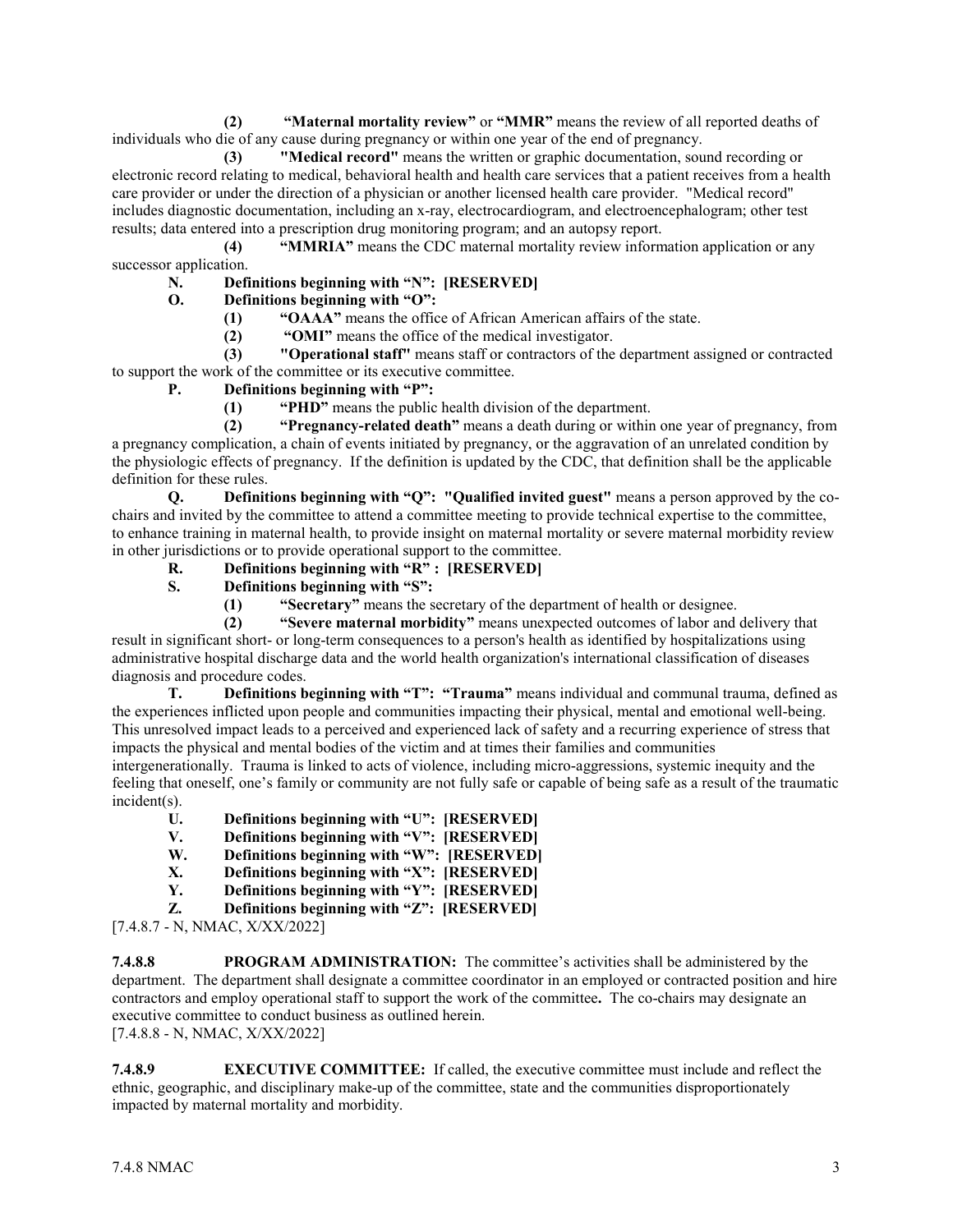**A.** An executive committee shall consist of co-chairs of the committee and any other committee members to effectuate the objective of the committee. At least one appointee from either IAD or OAAA will be offered the opportunity to serve on the executive committee. Operational staff and qualified invited guests may participate in executive committee deliberations in an advisory capacity as directed by the executive committee*,* but they are not part of the committee membership.

- **B.** If called, the executive committee shall:
	- **(1)** Meet at the call of the co-chairs;
	- **(2)** Monitor and support the activities of the full committee;

**(3)** Establish policy and procedure and provide guidance to operational staff on implementation; and

**(4)** Make final decisions regarding data analysis, data dissemination and evaluation based on findings and recommendations from the full committee.

[7.4.8.9 - N, NMAC, X/XX/2022]

## **7.4.8.10 MEMBERSHIP:**

**A.** Members will be formally appointed by the administrative co-chair. The administrative co-chair may consult with the clinical co-chair, and if called, the executive committee to confirm appointments.

**B.** The committee shall be composed of no more than 30 members, not including the co-chairs, provided that at least, four of those members shall include:

**(1)** two members nominated by the secretary of Indian affairs; and

**(2)** two members nominated by the director of the office of African American affairs.

**C.** Additional members will be recruited through an open call:

**(1)** Operational staff will post a call for members along with an application form on the department's website and advertise the call broadly in collaboration with OAAA, IAD, and community-based organizations whose work focuses on health equity within the communities most impacted by maternal mortality and morbidity.

**(2)** Operational staff will receive applications and conduct an initial analysis using a scoring matrix to evaluate applications that prioritizes applicants who are working in and representing communities that are most impacted per the state maternal mortality ratio so that the composition of the committee reflects:

**(a)** the racial, ethnic, and linguistic diversity of the state;

areas;

- **(b)** the differing geographic regions within the state, including rural and urban
- **(c)** tribal areas and communities; and

**(d)** communities that are most impacted by pregnancy-related deaths, severe maternal morbidity, or a lack of access to relevant perinatal and intrapartum care services.

**(3)** Consideration will also be given to assure that core disciplines and organizations representing needed expertise in maternal health and safety, as identified by the committee, are represented.

**D.** Upon closure of an open call, operational staff will present a completed scoring matrix for all applicants to the administrative co-chair for consideration.

**E.** Membership is voluntary.

**F.** Members may be reimbursed for expenses related to meeting attendance.

**(1)** Members who must forsake critical income to attend meetings may, with the approval of the department, be reimbursed for loss of that income in an amount not to exceed three hundred dollars (\$300.00).

**(2)** Members required to travel in excess of 50 miles for an in-person meeting may, with the approval of the department, receive per diem and mileage for attending that meeting pursuant to the Per Diem and Mileage Act.

**(3)** Operational staff will advise all members of the opportunity to receive these types of reimbursement, provide forms needed to complete enrollment according to departmental policy, and provide any assistance members need to complete and submit forms.

**(4)** Members may not initiate a request for critical income or travel reimbursement for meetings that occurred in a previous fiscal year.

**G.** Members are appointed for a three-year term, with no consecutive terms. Terms served by committee members may be staggered to assure continuity of effort.

**H.** Each member shall receive training on trauma and the impacts of trauma, including secondary trauma, trauma of racism and trauma of maternal mortality and morbidity presented, if feasible, by a trainer who is a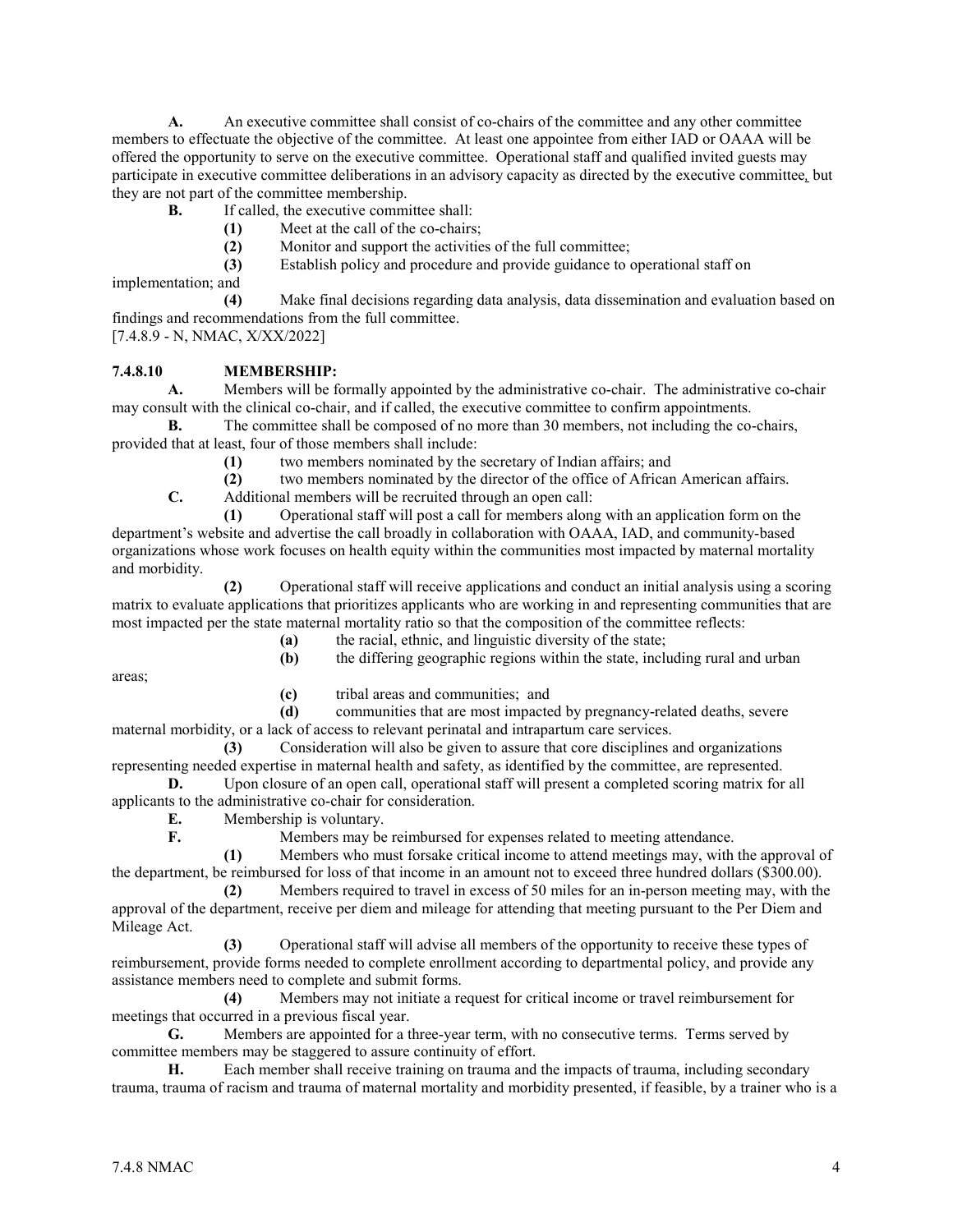member of communities that are most impacted by pregnancy-related deaths, severe maternal morbidity, or a lack of access to unbiased, affordable and culturally congruent perinatal and intrapartum care services. [7.4.8.10 - N, NMAC, X/XX/2022]

# **7.4.8.11 CASE IDENTIFICATION:**

**A. Maternal mortality**: The coordinator and operational staff shall work with BVRHS to identify any death constituting an incident of maternal mortality within one year from the date of death. Criteria for case identification shall be consistent with standard reporting requirements. [7.4.8.11 - N, NMAC, X/XX/2022]

# **7.4.8.12 DATA COLLECTION:**

**A. Duty to report:** A health care provider, the office of the state medical investigator, and the BVRHS shall notify the operational staff of any incident of maternal mortality within three months of the incident.

**B. Authority to collect information**: except as otherwise provided by law, designated operational staff may access medical records and other information relating to an incident of maternal mortality at any time within five years of the date of the incident.

**C. Information gathering**: Regarding any incident of maternal mortality involving a New Mexico resident, information including reports, records and data files shall be provided upon request to the designated operational staff from health care providers, law enforcement agencies, BVRHS, and the office of the state medical investigator. The designated operational staff may also request information from other entities with relevant information to a maternal mortality case review. Any committee member engaged in case review may request that designated operational staff initiate such a request for information from other entities.

**D. Information collection process:** Information and records requests will be conducted in a confidential manner.

**E. Collection of information by interview:** Individuals who are operational staff of the department**,**  may, with appropriate training, conduct interviews with a deceased person's family, care providers, and other relevant persons. These interviews shall be conducted according to an established protocol with the consent of the interviewee.

**F. Identification of race and ethnicity of the deceased:** Race and ethnicity of the deceased, as identified in available records, are noted in otherwise de-identified case summaries in order to allow the committee to consider factors such as the role of systemic racism and inequities related to pregnancy-associated deaths. [7.4.8.12 - N, NMAC, X/XX/2022]

## **7.4.8.13 COMMITTEE RESPONSIBILITIES:**

**A.** The committee shall meet at the call of the co-chairs.<br>**B.** A majority of appointed committee members shall co

**B.** A majority of appointed committee members shall constitute a quorum.

**C.** The affirmative vote of at least a majority of a quorum present and approval by the administrative co-chair shall be necessary for any action to be taken by the committee. A quorum shall not be achieved without at least one AID appointee or OAAA appointee in attendance.

**D.** Operational staff and qualified guests may participate in committee deliberations in an advisory capacity as directed by the co-chairs of the committee.

**E.** Operational staff and qualified guest presence at a committee meeting shall not convey committee membership.

**F.** The committee shall be responsible for the following:

**(1)** review each incident of maternal mortality using a de-identified case summary prepared by operational staff;

**(2)** review aggregate data related to severe maternal morbidity;

**(3)** outline trends and patterns and provide recommendations related to maternal mortality and severe maternal morbidity in the state;

**(4)** serve as a link with maternal mortality and morbidity review teams nationwide and participate in national maternal mortality and morbidity review team activities; and

**(5)** perform any other functions as resources allow to enhance efforts to reduce and prevent maternal mortality and severe maternal morbidity in the state.

[7.4.8.13 - N, NMAC, X/XX/2022]

# **7.4.8.14 CASE REVIEW PROCESS:**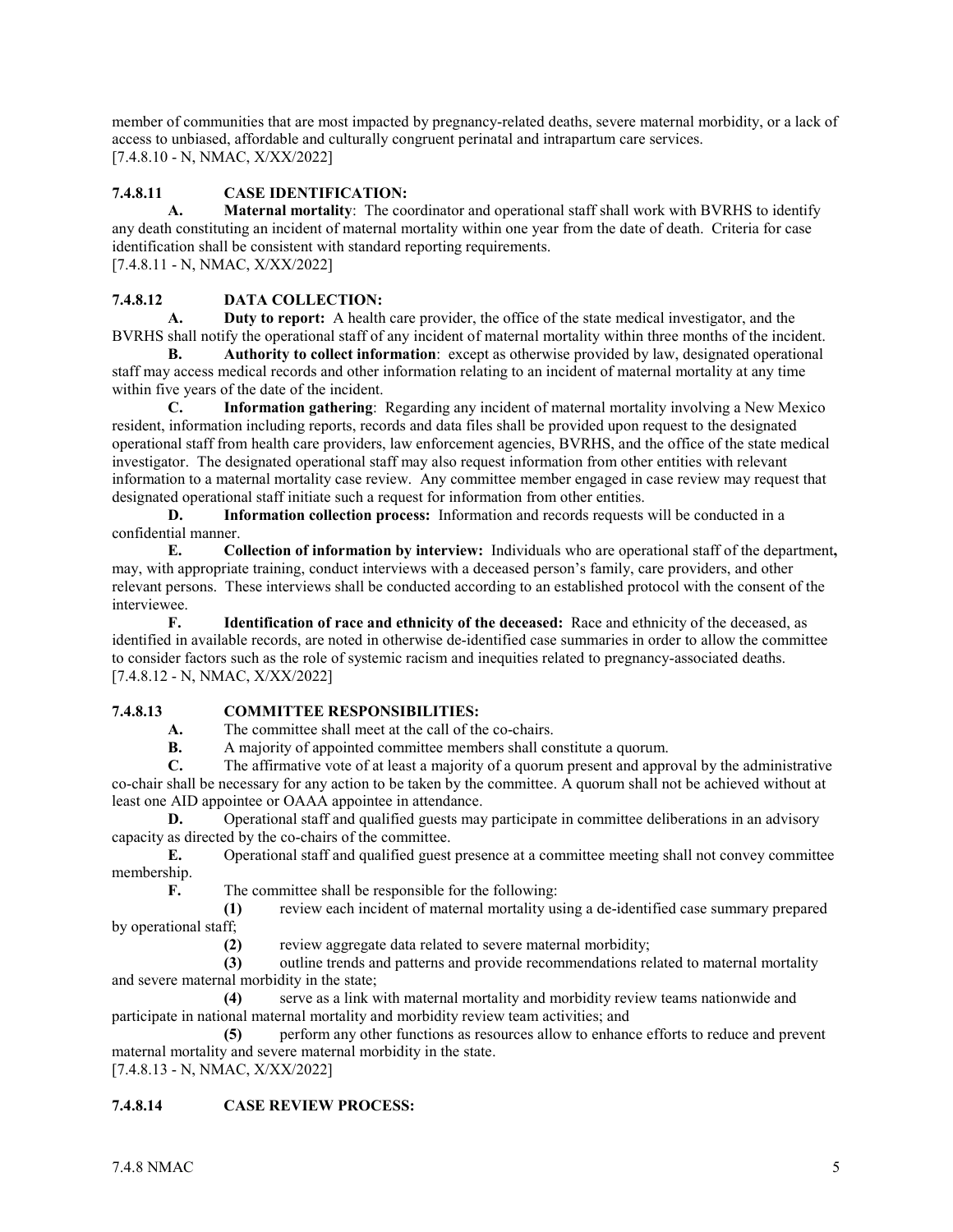**A.** The committee reviews prepared case summaries based on the information obtained from reports, records, and data files related to an incident of maternal mortality and entered into the MMRIA database by an abstractor. The committee is responsible for reviewing the summary, identifying contributing factors, making a determination on preventability and pregnancy-relatedness, and articulating recommendations. The lead abstractor shall be responsible for documenting committee decisions regarding case summaries in MMRIA within 30 days of committee review.

**B.** Any committee member who is concerned that any essential information is being missed by the decisions the abstractor makes in creating summaries may initiate a request to the clinical co-chair or operational staff with the authority to collect information that: **(1)** an abstractor's work be reviewed by the clinical co-chair and designated operational staff;

or

**(2)** an alternative abstractor be assigned.

[7.4.8.14 - N, NMAC, X/XX/2022]

## **7.4.8.15 CONFIDENTIALITY OF RECORDS, PROCEEDINGS, AND FINDINGS:**

**A.** Any material obtained pursuant to these rules, any committee proceedings, and findings, including any materials created to facilitate committee proceedings shall be maintained and disposed of in a confidential manner and in any manner as required by law.

**B.** The following shall be confidential and shall not be subject to the open meetings act or the inspection of public records act or subject to any subpoena, discovery request or introduction into evidence in a civil or criminal proceeding:

**(1)** any meeting, part of a meeting or activity of the committee or executive committee where data or other information is to be discussed and that may result in disclosure to the public of information protected by law; and

**(2)** except as may be necessary in furtherance of the duties of the committee or in response to an alleged violation of a confidentiality agreement entered, any information, record, report, notes, memoranda, or other data that the department or committee obtains pursuant to the Maternal Mortality and Morbidity Prevention Act.

**C.** Only the clinical co-chair and operational staff will have access to medical records, law enforcement reports and vital records data to support the work of the full committee.

**(1)** The coordinator or DOH epidemiologist may share de-identified, aggregate datasets with the CDC and with state, regional, or tribal entities engaged in reducing incidents of maternal mortality or severe maternal morbidity.

**(2)** Identifiable information entered into MMRIA shall only be accessible to the clinical cochair, coordinator, DOH epidemiologists and abstractors

**D.** Before participating in their first committee meeting, each member, operational staff, and any qualified invited guest shall be required to review and sign a confidentiality agreement covering the duration of their membership or service to the committee. Signed confidentiality agreements will be collected and retained by the coordinator.

**E.** A brief reminder of the confidentiality clause and any other relevant process directives will be presented at the beginning of each case review session.

**F.** For in-person meetings, case-related materials may not be removed from meetings by any member. At the conclusion of any meeting at which case-related material has been distributed, the coordinator shall collect that material and destroy it.

**G.** For virtual meetings, case summaries and decision forms shall be distributed electronically via a secure encrypted program, and members shall be instructed to delete the summaries from their inbox, hard-drive or cloud-based storage at the conclusion of the meeting.

[7.4.8.15 - N, NMAC, X/XX/2022]

## **7.4.8.16 DISSEMINATION OF INFORMATION; DEVELOPMENT OF RECOMMENDATIONS; ADVANCEMENT OF RECOMMENDATIONS:**

**A. Data dissemination:** The committee shall compile reports using aggregate data and de-identified information on an annual basis in an effort to further study the causes and problems associated with maternal mortality and severe maternal morbidity. These reports shall be distributed to:

- **(1)** the New Mexico legislature;
- **(2)** the Indian Affairs department;